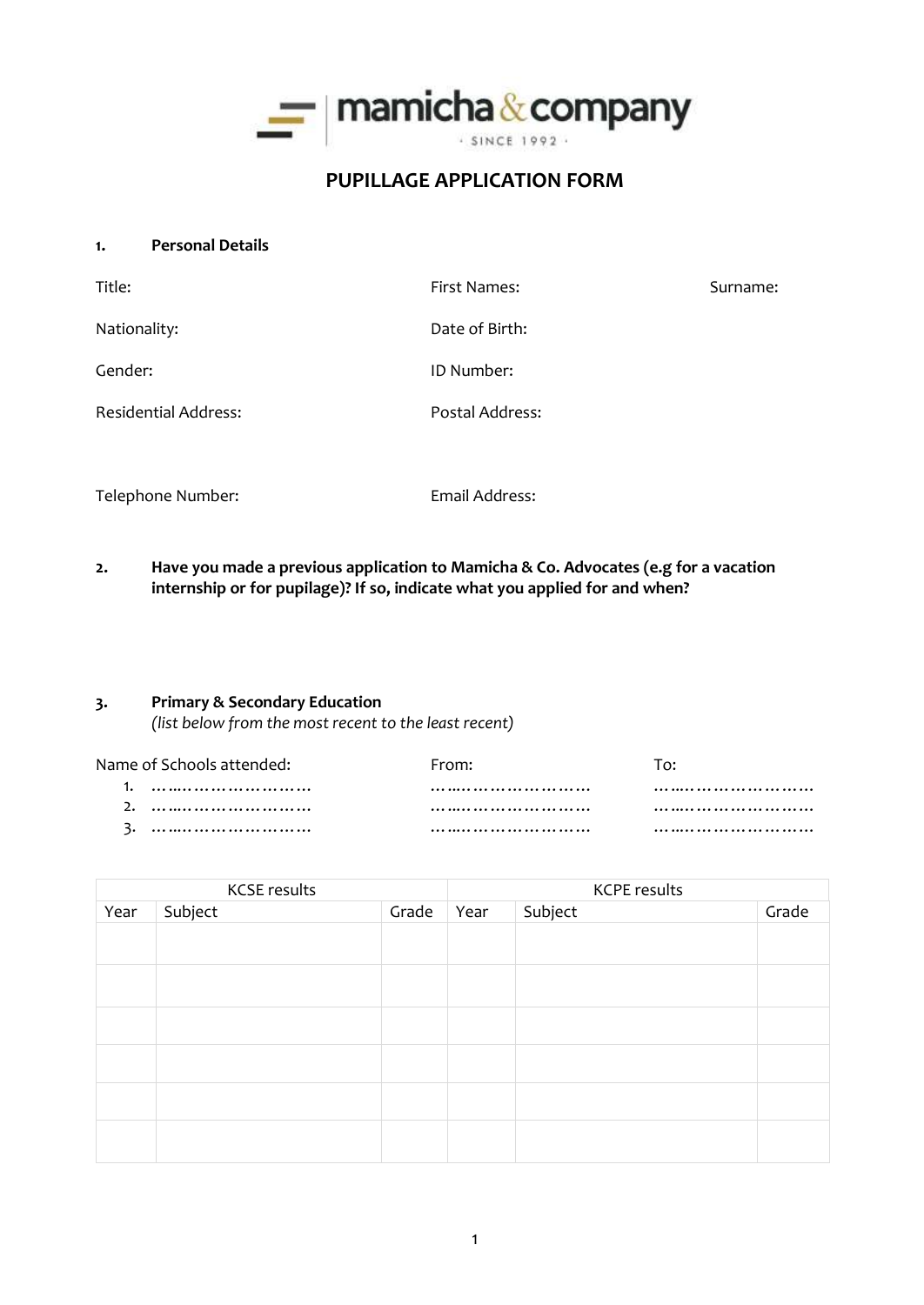KCSE Mean Grade:

### **4. University Education (Law Degree Only)**

Name of University attended:

Year Commenced: Year Completed:

*.*

Degree classification:

*Please provide as full a breakdown as possible of subjects studied in each year of university studies*

| YEAR   | <b>SUBJECT</b> | GRADE | YEAR   | <b>SUBJECT</b> | GRADE |
|--------|----------------|-------|--------|----------------|-------|
| Year 1 |                |       | Year 2 |                |       |
|        |                |       |        |                |       |
|        |                |       |        |                |       |
|        |                |       |        |                |       |
|        |                |       |        |                |       |
|        |                |       |        |                |       |
|        |                |       |        |                |       |
|        |                |       |        |                |       |
| Year 3 |                |       | Year 4 |                |       |
|        |                |       |        |                |       |
|        |                |       |        |                |       |
|        |                |       |        |                |       |
|        |                |       |        |                |       |
|        |                |       |        |                |       |
|        |                |       |        |                |       |

### Dissertation Topic (if any):

*Please give a brief summary of your dissertation (150 words):*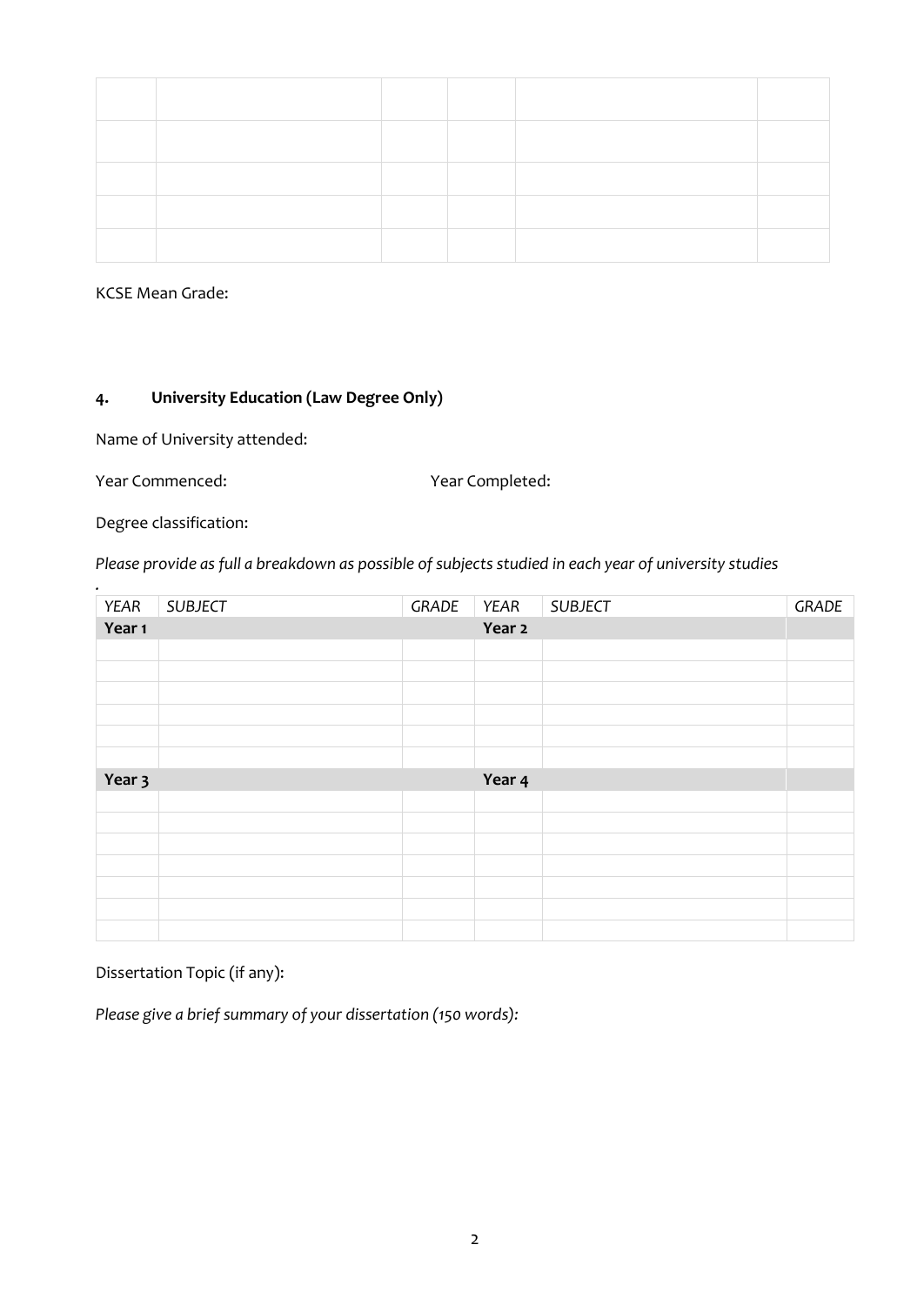## **5. Higher Education and Other Qualifications**

*(alternative to LL.B listed with the most recent first)*

| Period | University/College | <b>Title of Course</b> | Grade |
|--------|--------------------|------------------------|-------|
|        |                    |                        |       |
|        |                    |                        |       |
|        |                    |                        |       |

## **6. Other skills, qualifications, languages or academic prizes:**

## **7**. **Work Experience**

 $\overline{\Gamma}$ 

| Dates | Employer/Organisation | Description of job/experience |  |  |
|-------|-----------------------|-------------------------------|--|--|
|       |                       |                               |  |  |
|       |                       |                               |  |  |
|       |                       |                               |  |  |
|       |                       |                               |  |  |
|       |                       |                               |  |  |
|       |                       |                               |  |  |
|       |                       |                               |  |  |
|       |                       |                               |  |  |
|       |                       |                               |  |  |
|       |                       |                               |  |  |
|       |                       |                               |  |  |
|       |                       |                               |  |  |
|       |                       |                               |  |  |
|       |                       |                               |  |  |
|       |                       |                               |  |  |
|       |                       |                               |  |  |

┓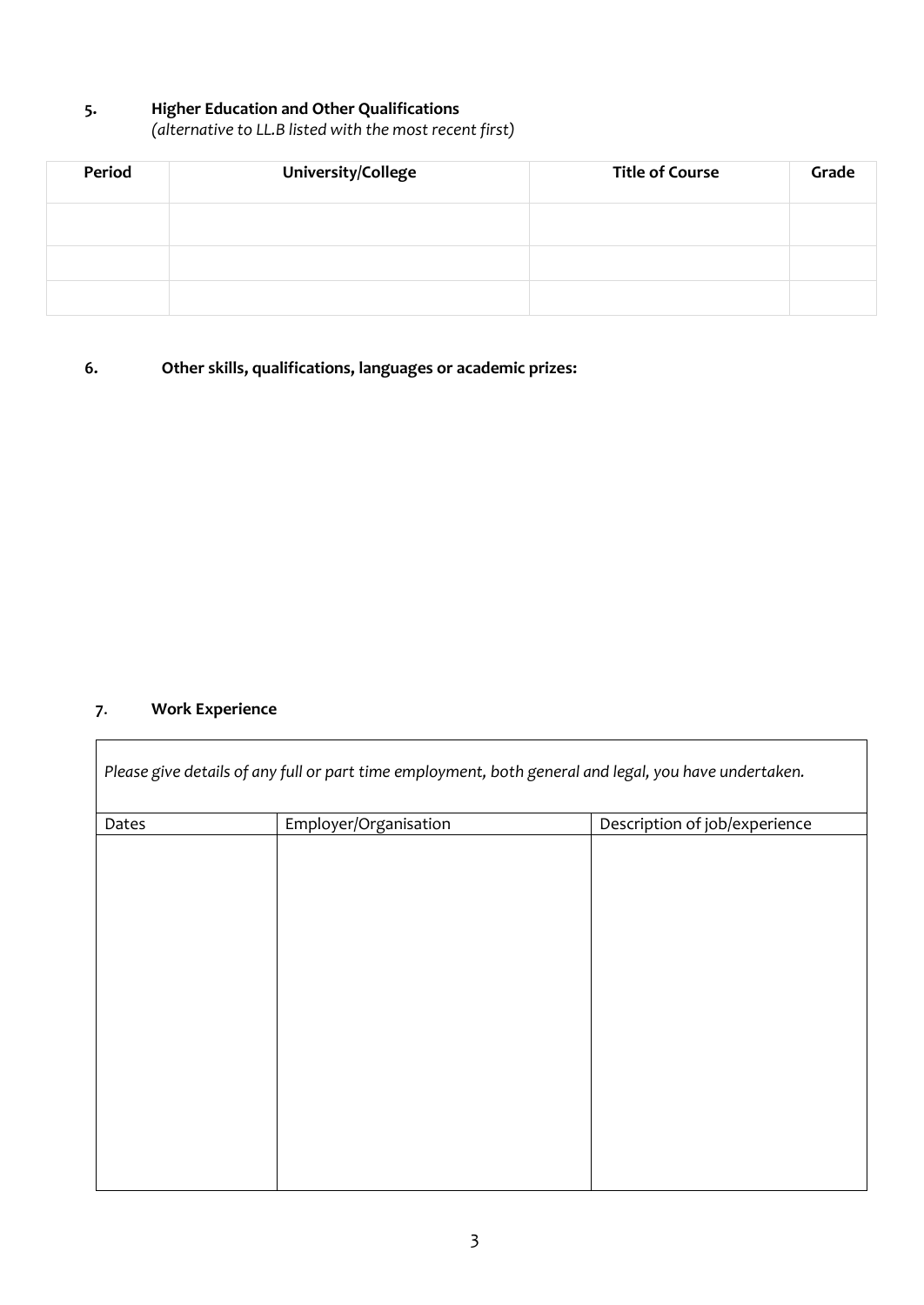### **8. Activities and Interest**

*Please give details of main extracurricular activities and responsibilities. Specify level of involvement.*

### **9. Personal Development**

*Please highlight areas of personal achievement and areas you consider to be your primary weaknesses.*

#### **10. References**

*Please give the details of one academic reference from your university.*

Name and Position:

Telephone Number: Email Address:

*Please give the details of one professional reference from any placements undertaken durign intership or work experience.*

Name and Position:

Telephone Number: Email Address:

*Please give the details of one character reference from your extracurricular activities. (e.g volunteer work, clubs & soceities etc.)*

Name and Position:

Telephone Number: Email Address: